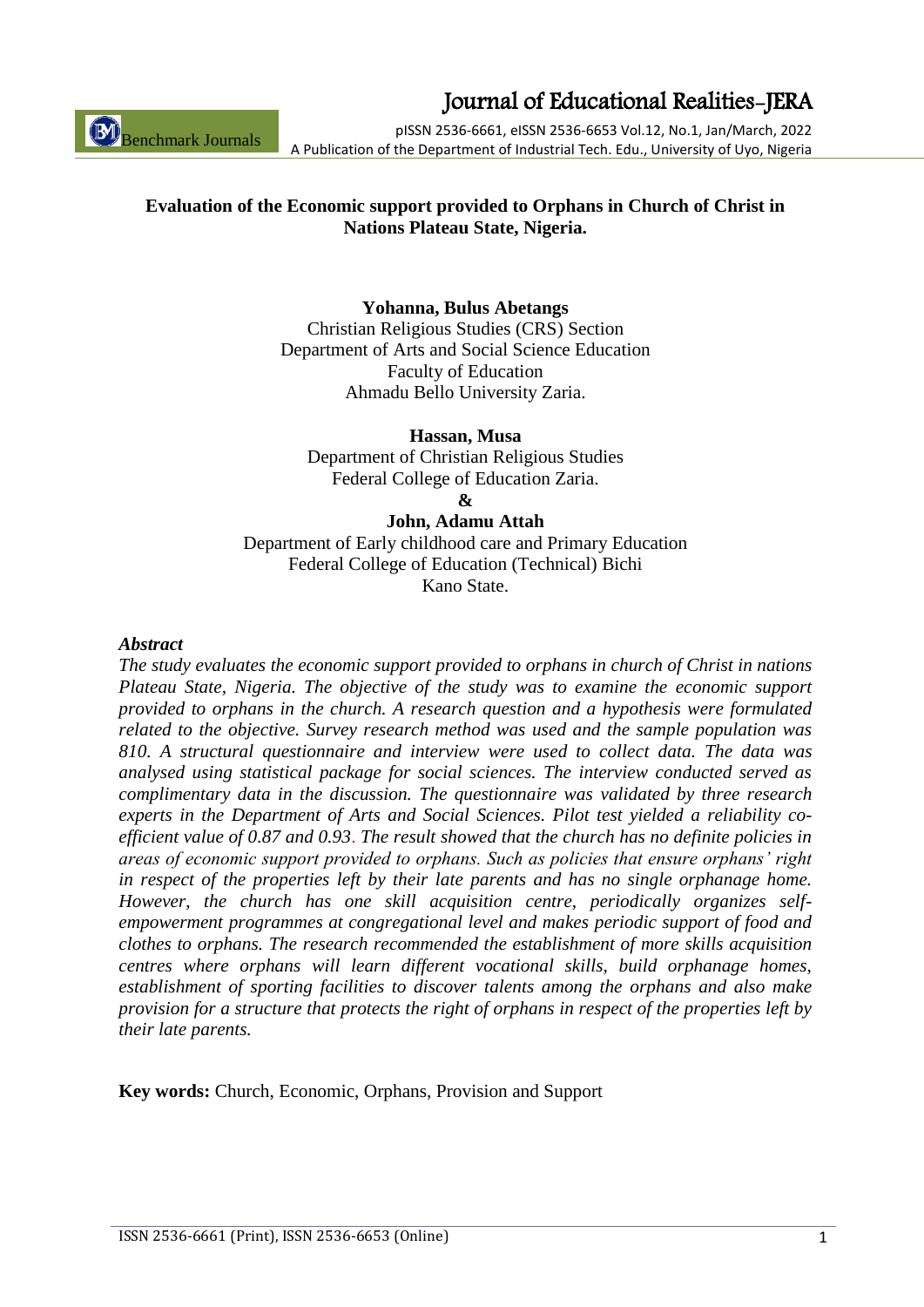pISSN 2536-6661, eISSN 2536-6653 Vol.12, No.1, Jan/March, 2022 A Publication of the Department of Industrial Tech. Edu., University of Uyo, Nigeria

Benchmark Journals

**Introduction**

For some decades, there has been increase in the number of orphans. Some factors for the increase are natural disasters, war, religious/political crisis, human immunodeficiency virus/acquired immunodeficiency syndrome (HIV/AIDS) and poverty (Folaranmi & Olusegun, 2015). There are over 153 million orphans in the world. Over 71 million orphans live in Asia, 31 million orphans are found in India, 59 million in Africa, and almost 9 million in Latin America and the Caribbean Islands (Hartburn, 2011).The attention of the world has been drawn to various places at the hit of natural disasters like Haiti that have 380,000 orphans. In Chile and Pakistan many children were orphaned as a result of flood. Some warring nations of the world such as Afghanistan, Botswana, Iraq, Liberia, Nepal, Rwanda, Somalia and Sudan where thousands of children have been orphaned, displaced and many of them are left unattended to and uncared for (Folaranmi & Olusegun, 2015). UNICEF (2021) states that an estimated 20.4 million orphans have been forced to flee their homes because of violence, conflicts and human rights violation.

In Nigeria, there is a growing number of orphans majorly caused by accident, ethnoreligious crisis, maternal mortality, human immunodeficiency virus/acquired immunodeficiency syndrome (HIV/AIDS) and activities of insurgency like the Boko Haram in Maiduguri, Hausa/Fulani herdsmen and indigenous people of Plateau, Taraba and Benue States. According to Tagurum (2015) there are 17.5 million orphans and vulnerable children (OVC) in Nigeria.

Plateau State in recent years is marked by violence and security breakdown. For these reasons, many children are left orphans and rendered homeless, thus eventually become beggars in the streets. The limited response of the government, faith based organizations coupled with low public awareness has left families and communities to bear the brunt of the problem. Children are abandoned to their plight of homelessness to raise themselves. In this way orphans receive double jeopardy because they suffer the emotional burden of losing their parents as well as the economic instability that accompanies that loss. It is this development that motivated the study on the economic support provided to orphans by Church of Christ in Nations being one of the predominant churches in Plateau state with a population of 1,325,550 male and female members.

### **Statement of the Problem**

The modern efforts in resolving orphan"s problems have been geared towards provision of alternative home (orphanage) and adoption of such children. However, only few children are fortunate to stay in orphaned homes while others that are not so fortunate, stay in their villages, many without homes, especially in warring communities such as Riyom, Barkin Ladi, Wase, Ganda in Bokkos L.G.A among others. Some have been forced to become labourers, beggars and prostitutes, while some are subjected to trafficking and sold out as slaves. Persistent crisis in Plateau State can be brought to focus. Consequently, each crisis left lots of children orphaned. Over a decade Plateau State has witnessed violent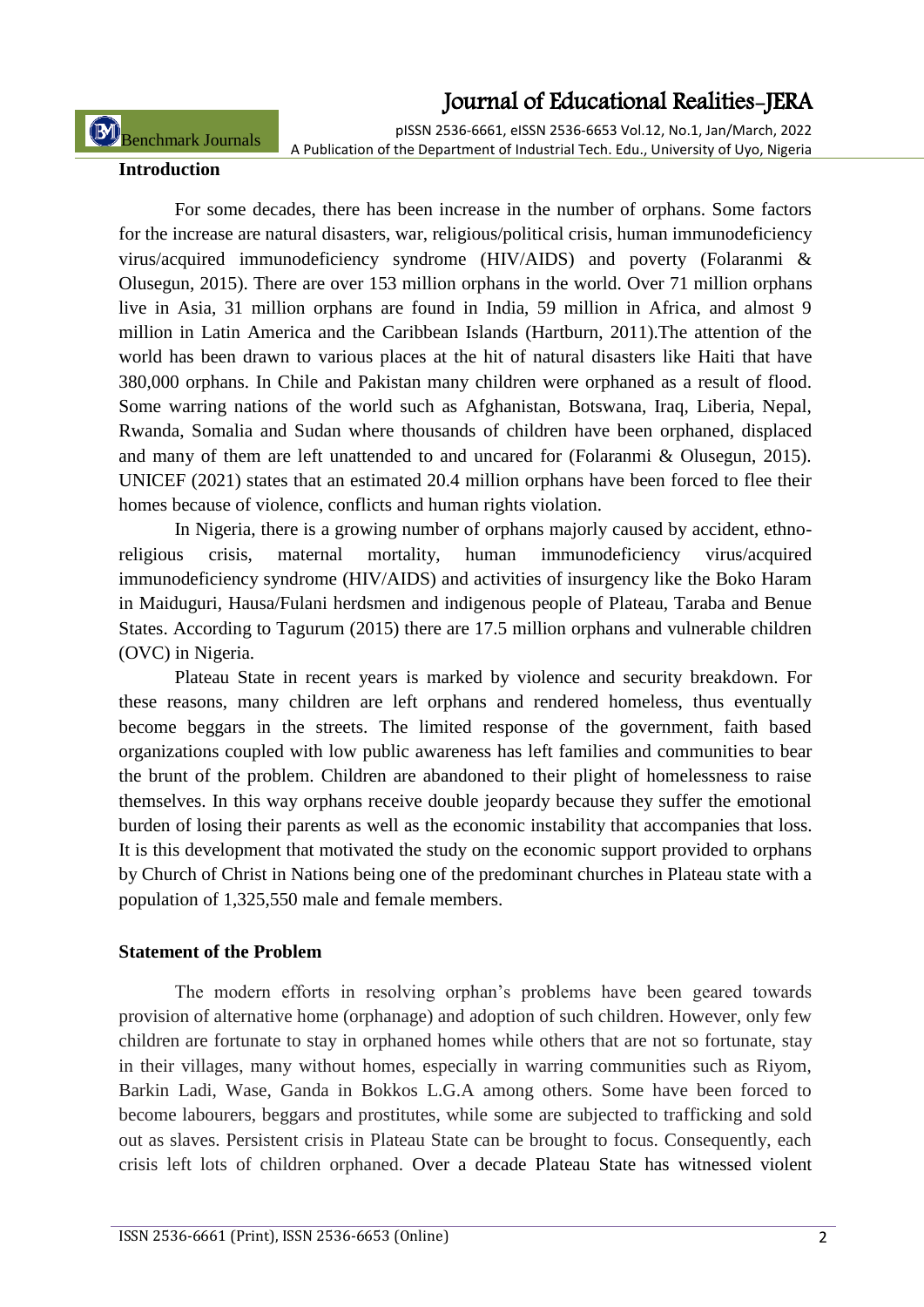Benchmark Journals

pISSN 2536-6661, eISSN 2536-6653 Vol.12, No.1, Jan/March, 2022 A Publication of the Department of Industrial Tech. Edu., University of Uyo, Nigeria

communal clashes across ethnic and religious lines such as the 1994 Appointments of lay leaders which prompt protest and counter demonstration that led to the death of four people and places of worship destroyed. Appointment of local administrator of welfare allowances in 2001 leads to weeks of demonstrations, tension rise resulting to violence leading to the death of about 3000 people and 72 villages destroyed. National election held in 2004 but postponed in the state, Local officials were appointed resulting in disputes leading to the death of about 1000 people and 250,000 people displaced. Disputes over party nominees and results in 2008 leads to the death of 800 people. In 2010, dispute erupted over reconstruction of a home destroyed by clashes in 2008 causes violence and reprisals attack leads to the killing of over 500 people in four days. Disputes between farmers and herdsmen in 2011 over farmland leads to the killing of over 100 residents and Land-related communal conflicts between Birom ethnic group and Hausa/Fulani Herdsmen in 2012 leads to attack on over 10 villages killing over 300 people including a serving Senator Gyang Dantong, and the majority leader of the Plateau State House of Assembly, Hon. Gyang Fulani (Osaretin & Akov, 2013).

These clashes have claimed thousands of lives, displaced hundreds of thousands of people and fostered a climate of instability throughout the state leaving a lot of children orphaned as well as creating an upsurge in a number of homes that are headed by orphans, who are experiencing starvation, poor health and lack of education. Economically, orphans are at a high disadvantage, the basic necessities of life such as adequate medical care, food and shelter becomes a problem, some of them are denied of their rights to the property left behind by their late parents.

However, it is necessary to note that statistics are scanty and more research needs to be done to understand the problem of orphans and the role of the church in providing care and support especially in Plateau State. This is the problem that this study on "economic support provided to orphans in Church of Christ in Nations" sets out to investigate in Plateau state, Nigeria.

### **Objective of the Study**

The objective of the study was:

To examine the perceptions of Church of Christ in Nations members on the economic support provided to orphans in the church.

### **Research Question**

The study seeks to answer this research question:

To what extend has Church of Christ in Nations responded to the economic needs of orphans?

### **Research Hypothesis**

There is no significant difference between the opinions of male and female members of Church of Christ in Nations in the economic support provided to orphans.

### **Significance of the Study**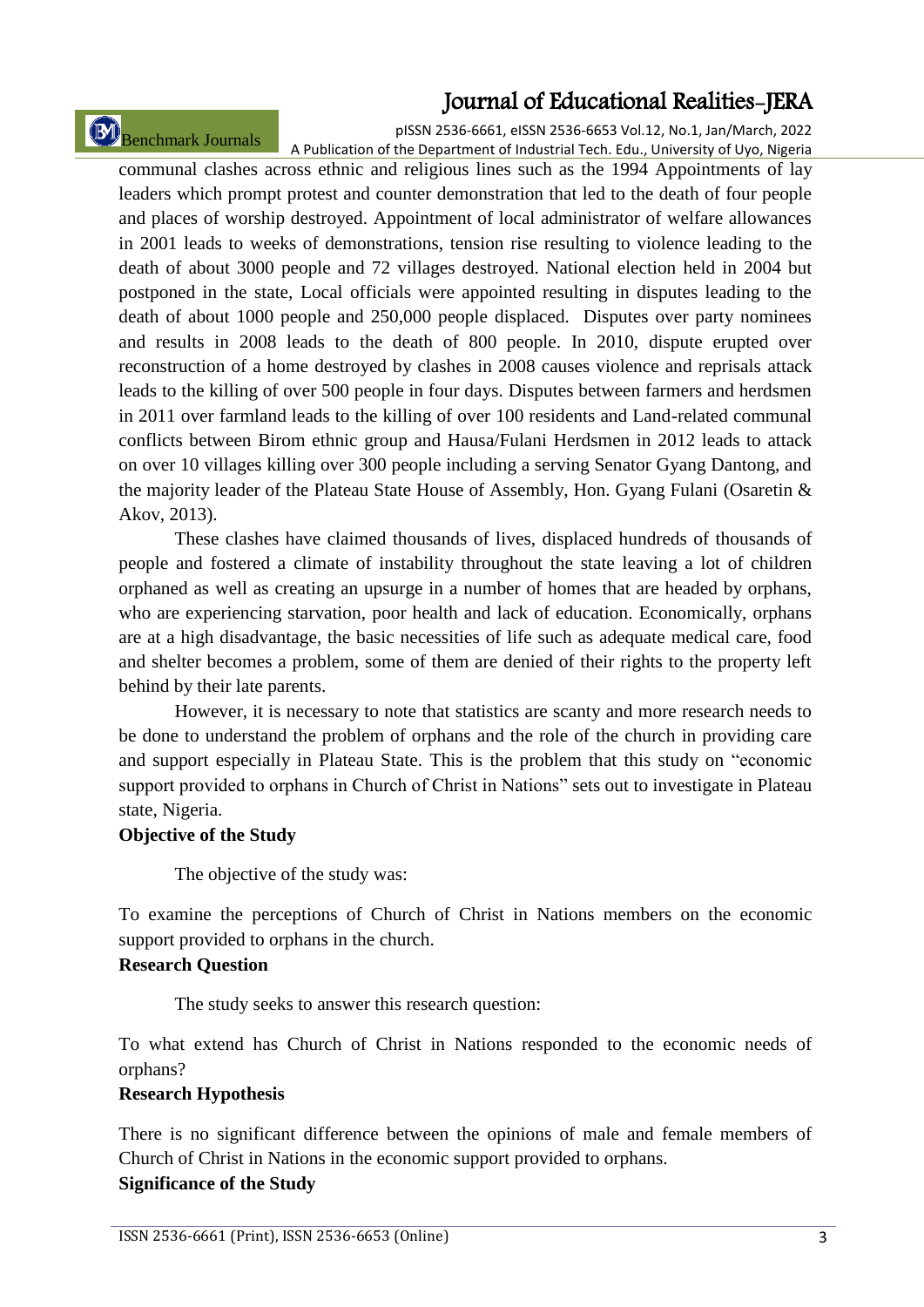Benchmark Journals

pISSN 2536-6661, eISSN 2536-6653 Vol.12, No.1, Jan/March, 2022 A Publication of the Department of Industrial Tech. Edu., University of Uyo, Nigeria

This study will help Church of Christ in Nations to be aware of the economic challenges facing orphans and the effects of those challenges in the lives of orphans which impact negatively in their development. The study will help enlighten people as regards the economic plight of orphans and this in effect will be an eye opener thereby improving the quality of economic services offered to Orphans.

The study will also serve as an important reference material and the findings will also be helpful to individuals who may wish to undertake further research in this area in the future. Furthermore, the study will help sensitized religious bodies, social workers, government and non-governmental organizations on the economic plight of orphans and ways of helping them realize their worth and potentials.

#### **Conceptual Clarification**

#### **The Concept of Orphan**

An "orphan" is generally considered to have lost both parents, several definitions of orphan status are widely used in the current research and advocacy literature. The Nigerian constitution (2009), defines an orphan as a child (0-17 years) who has lost one or both parents. Collin (2015) classified orphans into three groups which include maternal orphans as children under 18 years whose mother has died, paternal orphans refer to children under 18 years whose father has died and "double orphan" refers to children under 18 years who have lost both parents. Cancu (2021) defines an orphan as a pre-adolescent child who has lost either of their parents or both. For this paper, Orphans are seen as children under the age of twenty-four (24) who have lost one or both parents and are left to fend or care for themselves.

#### **Biblical Teaching on Orphans**

God's care for the orphan is clearly shown in the teaching of the scriptures. In the Old Testament, special laws were made for the Israelites urging them to care for the needs of orphans. In the earliest law code of ancient Israel, the Covenant Code which was given to a group of liberated slaves urges them not to take advantage of an orphan, if you do and they cry out to me, I will certainly hear their cry. My anger will be aroused, and I will kill you with the sword and your children will be fatherless (Exodus 22:21-24). The Lord passionately desired the protection of the orphan: "Do not take advantage of a widow or an orphan. If you do and they cry out to me, I will certainly hear their cry. My anger will be aroused, and I will kill you with the sword; your wives will become widows and your children fatherless" (Exodus [22:22\)](http://www.biblestudytools.com/exodus/22-22.html).The Old Testament shows God"s care for Orphans as seen in the law of gleaning in Leviticus 19:9 which require the Israelites to leave part of their harvest for gleanings. This is to be left deliberately for the poor (orphans) and the aliens (Leviticus 23:22).

The legislation in Exodus 23:8 prohibits the collection of bribe to avoid perversion of justice. For those who perverted justice against the orphans were cursed (Deuteronomy 27:19). Along with aliens, widows and orphans were to benefit from the collective tithes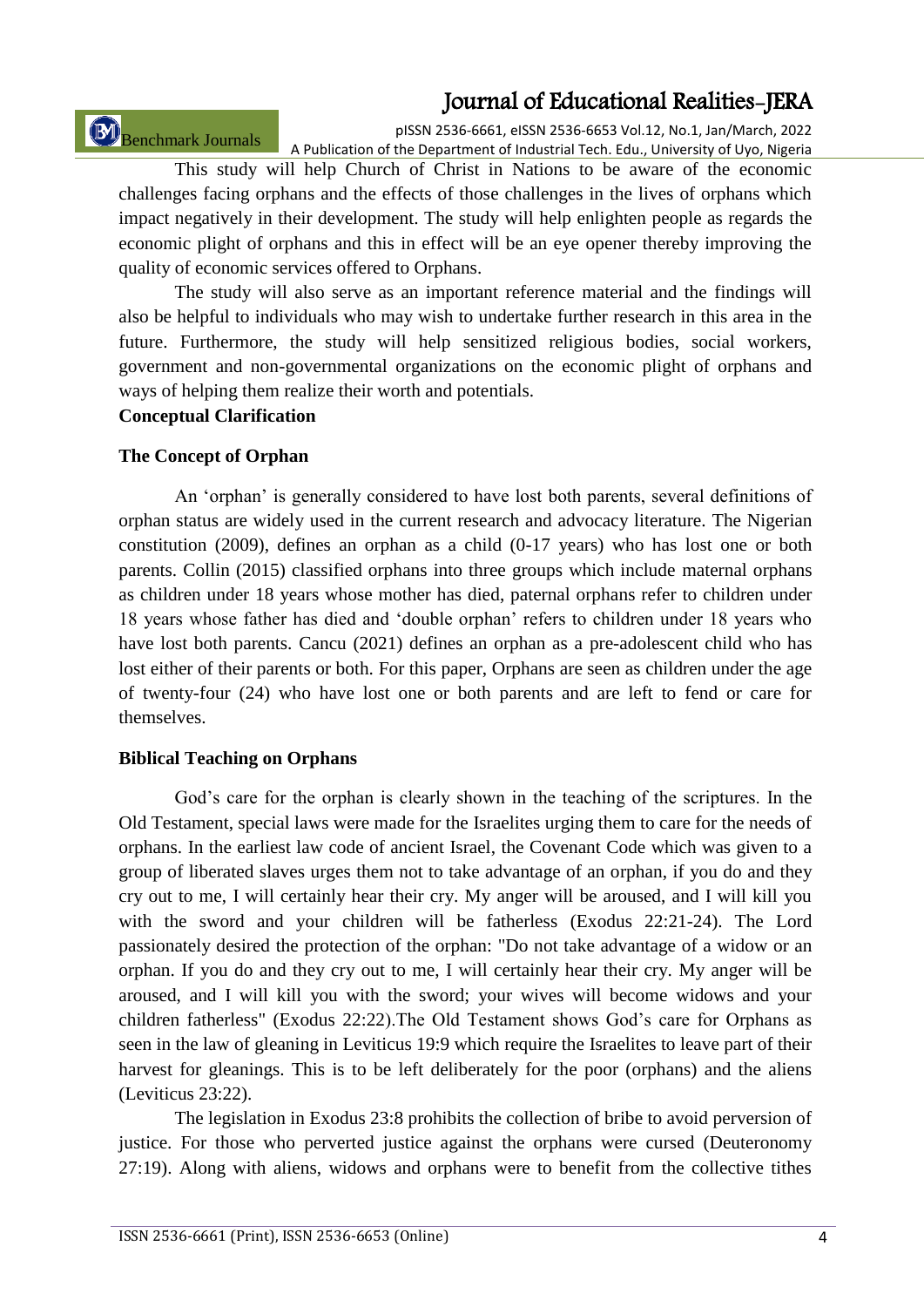# Benchmark Journals

pISSN 2536-6661, eISSN 2536-6653 Vol.12, No.1, Jan/March, 2022 A Publication of the Department of Industrial Tech. Edu., University of Uyo, Nigeria

paid for the welfare of the Levites every three years (Deuteronomy 14:28-29). This was a form of social welfare package for the Levites from which the orphans could partake every three years. The blessings of YHWH were to be invoked as a result of their faithful obedience to the command to bring their tithes for the welfare of the Levites, strangers, widows and orphans (Deuteronomy 26:12-15).There are three main areas within the Torah that concern for the poor and needy, especially orphans; remains from the harvest, the administration of justice, and tithes brought for the Levites every three years.

The New Testament also gives concern and attention to the needs of the poor (orphans). James says that taking care of the needs of orphans is part of "pure and faultless" religion. James 1:27 says, "*Religion that is pure and faultless is to look after orphans in their distress and to keep oneself from being polluted by the world*". Therefore, caring for those in distress (Orphans) is not optional for followers of Christ for it is clear that God is very much concerned about the condition of the needy (Orphans). Therefore, God demands his people to see to the plight of the orphans as portrayed in the New Testament. This is also in line with the decision of the early Christian church to elect seven (7) deacons to minister to the community of believers in Jerusalem and to address a concern raised by Greekspeaking believers about their widows being overlooked in the daily distribution of food Acts  $6:1 - 8$ .

### **Church of Christ in Nations Welfare Policy**

The church has a welfare policy for training, provision of shelter and soft loan for its workers. The training is categorized under scholarships, in-service, study leave without pay, book/project allowances and part time studies (COCIN Constitution, 2021 Section 15). The church also has a body known as COCIN Community Development Programme (CCDP) charged with the responsibility of coordinating the work of spreading the gospel by delivering health and social services in line with the early missionaries. The body provides care for members, non-members and even unbelievers (care for the total man). The body helps communities in sinking of bore holes, digging of wells, construction of culverts, building of clinics and provision of health facilities. The body also provides selfempowerment equipment"s like sowing and knitting machines for those who have handwork to put to practice their trade (Manasseh, 2013).

#### **The Economic Plight of Orphans**

The economic plight of orphans is highly demonstrated in their effort to get food, shelter, clothes and health services which are hard to come by if such orphans do not have good relations to support them (Tadzie, 2013). According to Togom (2009), some Orphans feed on low quantity food and others survive on rotten and thrown away food stuff. Some Orphans engage in hazardous labour and prostitution in exchange for food. Mijah and Daboh (2014) capture such a scene very well when they narrated the ordeal of an orphan found under a tree by Mother Theresa. The orphan had lost his parents and was staying with his uncle and aunt. He was doing all the work in the house but would be given the smallest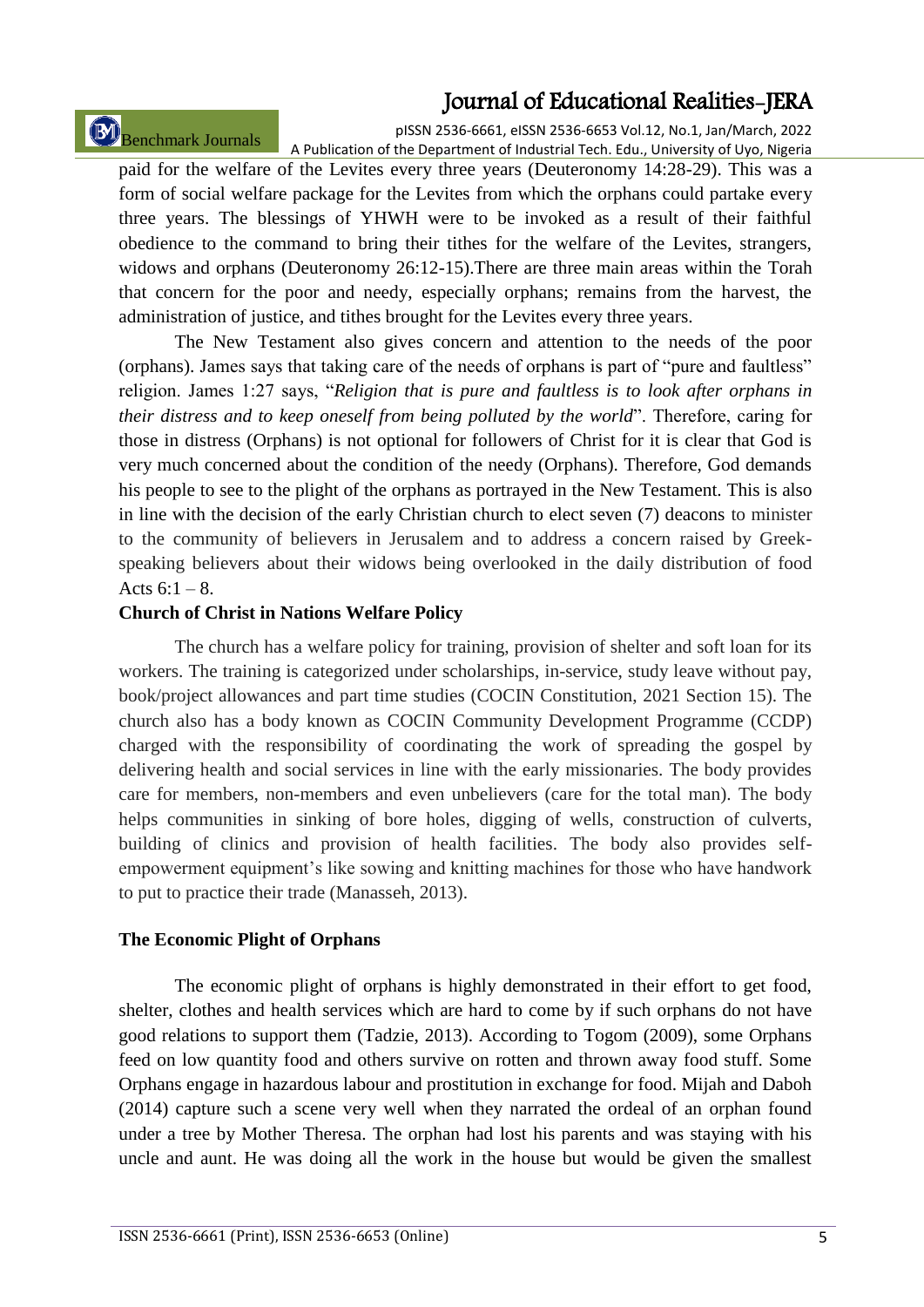pISSN 2536-6661, eISSN 2536-6653 Vol.12, No.1, Jan/March, 2022

Benchmark Journals

A Publication of the Department of Industrial Tech. Edu., University of Uyo, Nigeria quantity of food to eat. He ran away and was begging and stealing before Mother Theresa met him under the tree.

Tagurum (2015) reports that most orphans are exposed to abuse and exploitation, experience food insecurity, live in households with no source of income. Togom (2009) is of the view that orphans, especially the girls heading their households are the most vulnerable to various kinds of problems, as they are overburdened by shouldering adults" responsibilities of care giving to the siblings. Togom states further that Orphans suffer from low food quantity and often others survive on rotten and thrown away food stuff and that they often engage in hazardous labour and prostitution in exchange for food. Hashim (2010) is of the same view with Togom (2009) that Orphaned children are exposed to many immediate and long-ranging problems that cause harm to them and the society for some of them engage in risky sexual behaviour and often exposed to abuse, exploitation and social exclusion in their effort to get food.

Some orphans after the death of their parents, experience loss of income. Treatment costs for illnesses and funeral expenses often leave orphaned children impoverished. They are easily dispossessed of their inheritance which increases the economic plight of orphans. As a result, they engage in different social vices such as robbery, picking pocket stealing and some young orphan girls between the ages of 14 to 18 years engage in sexual activities for economic reasons (Mijah & Daboh, 2014).

The Catholic Church is playing a significant role in helping orphans. Onwuliri (2010) states that, the Owerri Archdiocese of Catholic Church established a farm at Agbala through the interdict of Eu-care charity which provides food and employment opportunities for the poor. Onwuliri states further that the Archdiocese also established a pineapple Orchard at the Maria Assumpta Podium as part of its strategies for poverty alleviation and the diocese has over one hundred and twenty (120) schools and hospitals which are affordable to the poor people especially orphans and the rural poor.

Klotz (2015) states that, the Church in Ethiopia is responding to the challenges of Orphans through the effort of Bethany Christian Services (BCS) using the power of God"s word to support Ethiopian Christians to provide loving homes for orphans. Klotz further states that in January, 2015, Faith to Action featured Bethany Christian Services (BCS) initiative tagged Foster-to-Adopt programme which is working at taking children out of institutions and place them in families that are committed to adopting them permanently. Klotz points that within a short period of time, the programme succeeded in placing over eighty-five (85) orphaned children into the homes of foster or adoptive parents.

From the above, it is understood that the church has the responsibility to develop orphans. The call to care for orphans is Biblical therefore, it is important for the church as well as individual members to play complementary roles to alleviate the suffering of orphans for the Church is Christ"s presence in the world, so the church remains the hope of the hopeless, helpless and the needy.

#### **Research Methodology**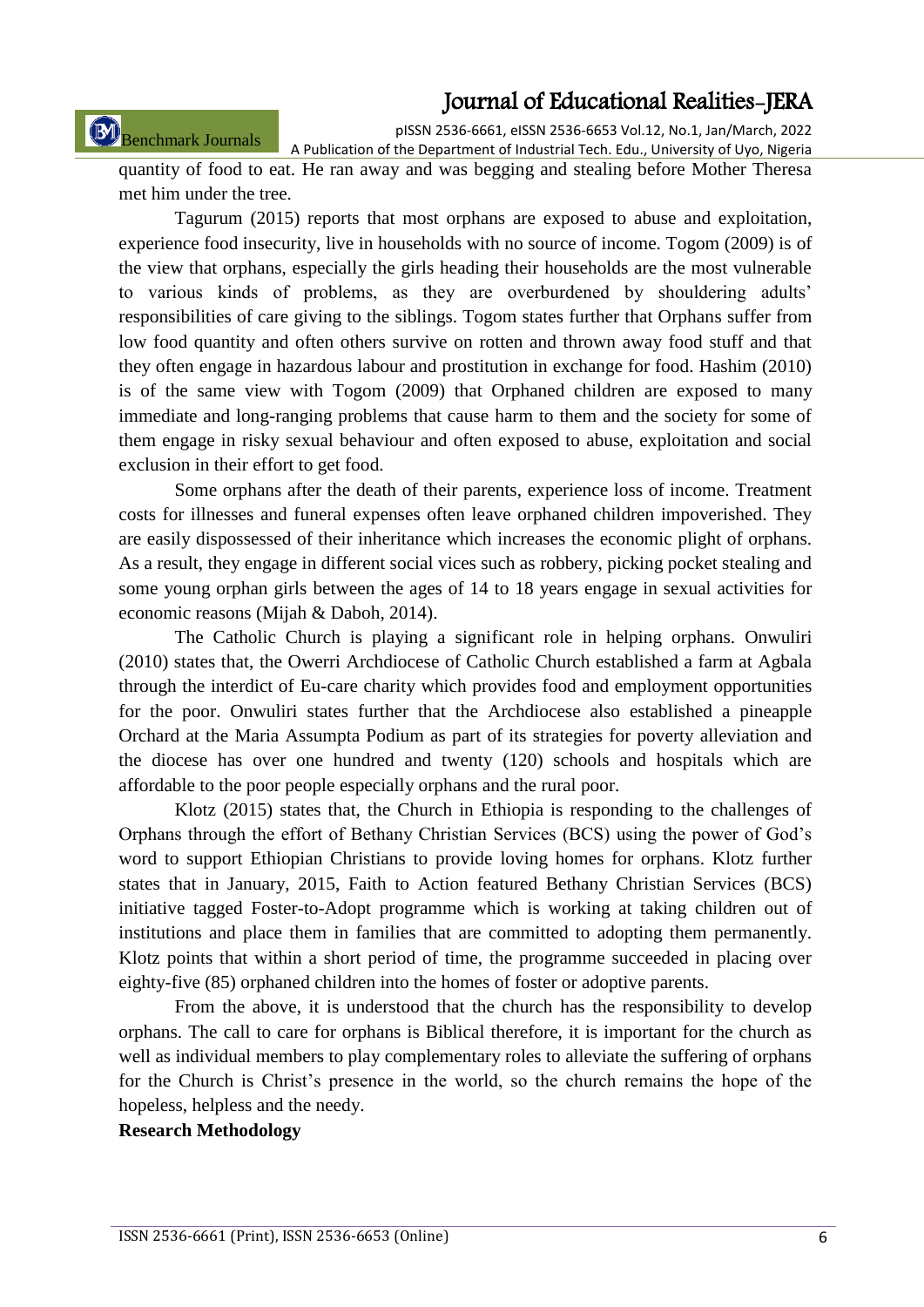Benchmark Journals

pISSN 2536-6661, eISSN 2536-6653 Vol.12, No.1, Jan/March, 2022 A Publication of the Department of Industrial Tech. Edu., University of Uyo, Nigeria

The study used survey research design. Eight hundred and ninety-seven (897) members of Church of Christ in Nations were randomly selected from the three senatorial zones of Plateau State from a population of 1,323,550 as sample for the study. Structural questionnaire and scheduled interview were developed by the researcher on economic support provided to orphans as the instruments for data collectionusing the modified fourpoint rating scale response of Strongly Agree (SA=4), Agree (A=3), Disagree (D=2) and Strongly Disagree (SD=1) for scoring. The instruments were divided into two sections (A and B) with nine (9) questions, validated by three research experts in the Department of Arts and Social Sciences. Pilot test yielded a reliability co-efficient value of 0.87 and 0.93. Interview conducted serves as additional information in the discussion.

A total number of 897 copies of validated questionnaires were administered to male and female respondents randomly selected and 810 copies representing 90.3% were duly filled and returned with the help of a trained research assistant but the researcher conducted the interview by himself.The data were analyzed using statistical package for social sciences (SPSS) version 20, and the hypothesis was tested using two sample t-test at 0.05 alpha level of significance. The mean scores for the items were based on a four-point scale and the midpoint average for decision was fixed at 2.5. A mean score of 2.5 and above implies that the respondents agreed with the notion of the items, while a mean score lower than 2.5 suggest that the respondents did not agree.

### **Results and Discussions**

|                                            | <b>SA</b> | A      | D      | <b>SD</b> |     |                |
|--------------------------------------------|-----------|--------|--------|-----------|-----|----------------|
| Economic support provided to Orphans in    | Freq.     | Freq.  | Freq.  | Freq.     |     | Remark         |
| Church of Christ in Nations.               | (% )      | (% )   | (% )   | (% )      |     |                |
| self-empowerment<br>Church<br>has<br>The   | 199       | 295    | 247    | 69        | 2.8 | $\overline{A}$ |
| programmes for orphans.                    | (24.6)    | (36.4) | (30.5) | (8.5)     |     |                |
| The Church has a foundation for their      | 61        | 244    | 382    | 123       | 2.3 | D              |
| shelter.                                   | (7.5)     | (30.1) | (47.2) | (15.2)    |     |                |
| The Church has skill acquisition centres   | 77        | 304    | 340    | 89        | 2.5 | A              |
| were orphans are trained in different      | (9.5)     | (37.5) | (42.0) | (11.0)    |     |                |
| technical and vocational works.            |           |        |        |           |     |                |
| The Church provides take off funds and     | 35        | 206    | 419    | 150       | 2.2 | D              |
| equipment's for orphans to put to practice | (4.3)     | (25.4) | (51.7) | (18.5)    |     |                |
| their learned vocational work or trade.    |           |        |        |           |     |                |
| The Church provides loaning scheme for     | 40        | 144    | 419    | 207       | 2.0 | D              |
| orphans to set up a trade.                 | (4.9)     | (17.8) | (51.7) | (25.6)    |     |                |
| The Church makes provision of land for     | 29        | 114    | 436    | 231       | 1.9 | D              |
| farming by orphans.                        | (3.6)     | (14.1) | (53.8) | (28.5)    |     |                |
| The Church has sporting facilities to      | 75        | 218    | 394    | 123       | 2.3 | D              |
| discover talents among the orphans.        | (9.3)     | (26.9) | (48.6) | (15.2)    |     |                |
|                                            |           |        |        |           |     | Mean           |

# **Table 1: Opinions of Male and Female Respondents on the Economic support provided to orphans in Church of Christ in Nations in Plateau State. (N=810)**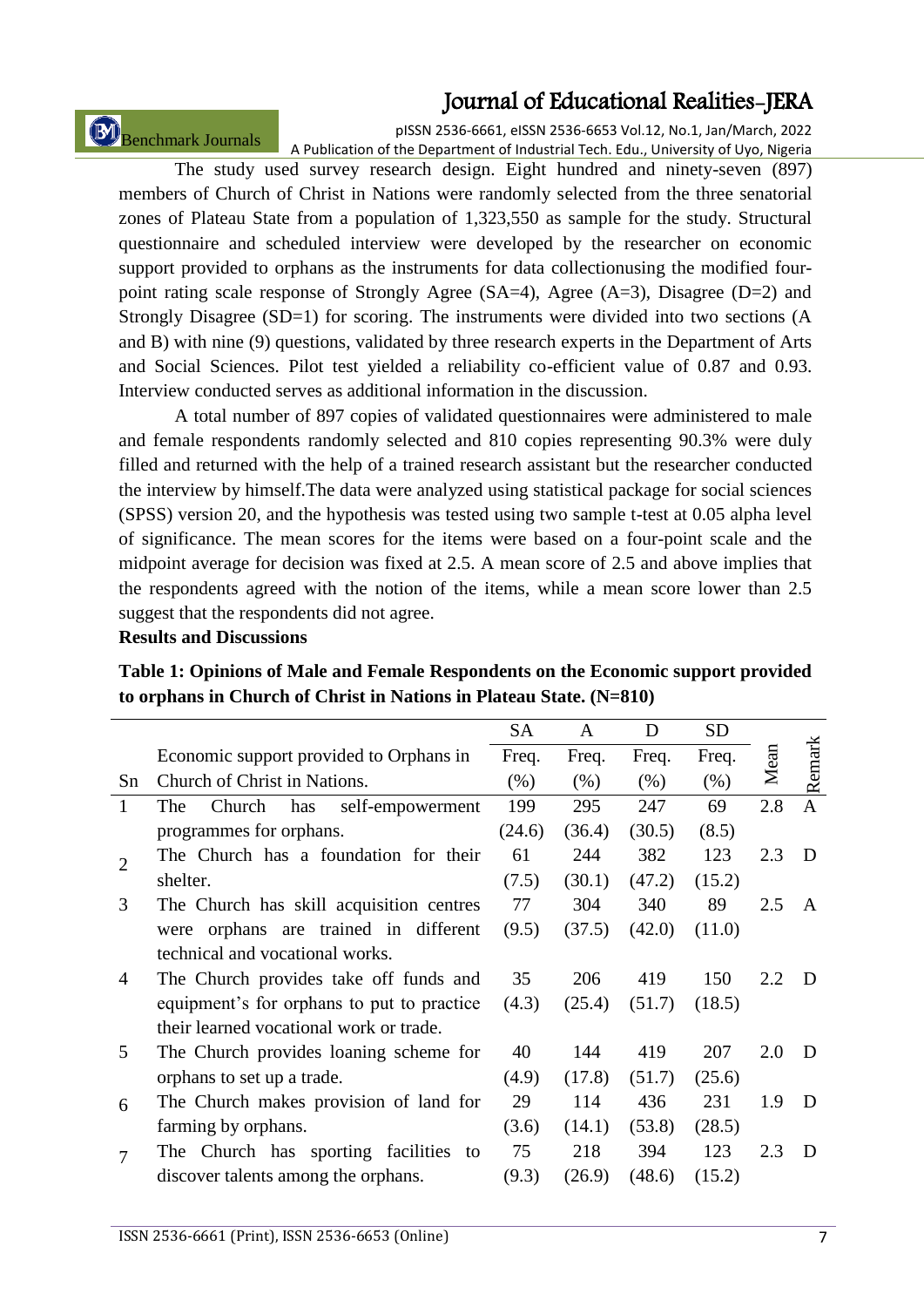|   | Benchmark Journals                                                                 | pISSN 2536-6661, eISSN 2536-6653 Vol.12, No.1, Jan/March, 2022<br>A Publication of the Department of Industrial Tech. Edu., University of Uyo, Nigeria |     |        |        |       |  |  |
|---|------------------------------------------------------------------------------------|--------------------------------------------------------------------------------------------------------------------------------------------------------|-----|--------|--------|-------|--|--|
| 8 |                                                                                    | The church has a structure to protect the 140                                                                                                          |     |        | 350    | 149   |  |  |
|   | rights of orphans in respect of the property $(17.3)$ $(21.1)$<br>(43.2)<br>(18.4) |                                                                                                                                                        |     |        |        |       |  |  |
|   | of their late parents.                                                             |                                                                                                                                                        |     |        |        |       |  |  |
| 9 |                                                                                    | The Church makes periodic support for                                                                                                                  | 331 | 373    | 97     |       |  |  |
|   |                                                                                    | orphans' welfare especially in the aspect of (40.9)                                                                                                    |     | (46.0) | (12.0) | (1.1) |  |  |
|   | food and clothes.                                                                  |                                                                                                                                                        |     |        |        |       |  |  |
|   | <b>Aggregate Mean Score</b>                                                        |                                                                                                                                                        |     |        |        |       |  |  |

Table 1 is on the perception of respondents on the economic support provided to orphans in Plateau State, Nigeria. Item 1 seeks opinion of respondents on whether the church makes provision for self-empowerment programmes for orphans as indicated with a mean score of 2.8. The responses indicate that 199 (24.6%) and 295 (36.4%) of the respondents strongly agreed and agreed respectively that the church makes provision of selfempowerment programmes for orphans. Though 247 (30.5%) and 69 (8.5%) of the respondents disagreed and strongly disagreed but the mean score of 2.8 suggested that this provision exist in the church. It is further reflected in item 3 of the table, the opinion was divided among the respondents on skill acquisition centres where orphans are trained in different technical and vocational skills by the church. The responses indicate that 77 (9.5%) and 304 (37.5%) of the respondents strongly agreed and agreed respectively with the existence of such a programme in the church, 340 (42.0%) and 89 (11.0%) of the respondents disagreed and strongly disagreed respectively but the mean score of 2.5 suggested that this provision exist in the church. Item 9 focuses on the Church periodic support for orphan"s welfare especially with respect to food and clothes. The responses indicate that 331 (40.9%) and 373 (46.0%) of the respondents strongly agreed and agreed respectively. The mean score for the item is 3.3 which clearly implies a consensus among the respondents.

In item 2 of the table, 382 (47.2%) and 123 (15.2%) of the respondents disagreed and strongly disagreed respectively that the church has provision of shelter for the orphans. Though 61 (7.5%) and 244 (30.1%) of the respondents strongly agreed and agreed with the suggestion but the mean score of 2.3 means that the church does not really have this provision for the orphans. The respondents did not agree that the church provides take off funds and equipment's for orphans to put to practice their learned vocational skills or trade. In item 4 of the table, only 35 (4.3%) and 206 (25.4%) of the respondents strongly agreed and agreed with the suggested item but 419 (51.7%) and 150 (18.5%) of the respondents disagreed and strongly disagreed with the item. The mean score was 2.2. In response to the provision of loan scheme in item 5, 419 (51.7%) and 207 (25.6%) of the respondents disagreed and strongly disagreed with the suggestion and the mean score is 2.0. item 6 is on the provision of land for farming, 436 (53.8%) and 231 (28.5%) of the respondents disagreed and strongly disagreed with the suggestion that the church makes provision of land for farming by orphans with a mean score of 1.9.

In item 7, the responses indicate that 394 (48.6%) and 123 (15.2%) did not agree that the church has sporting facilities for identifying sports talents among orphan. And in item 8,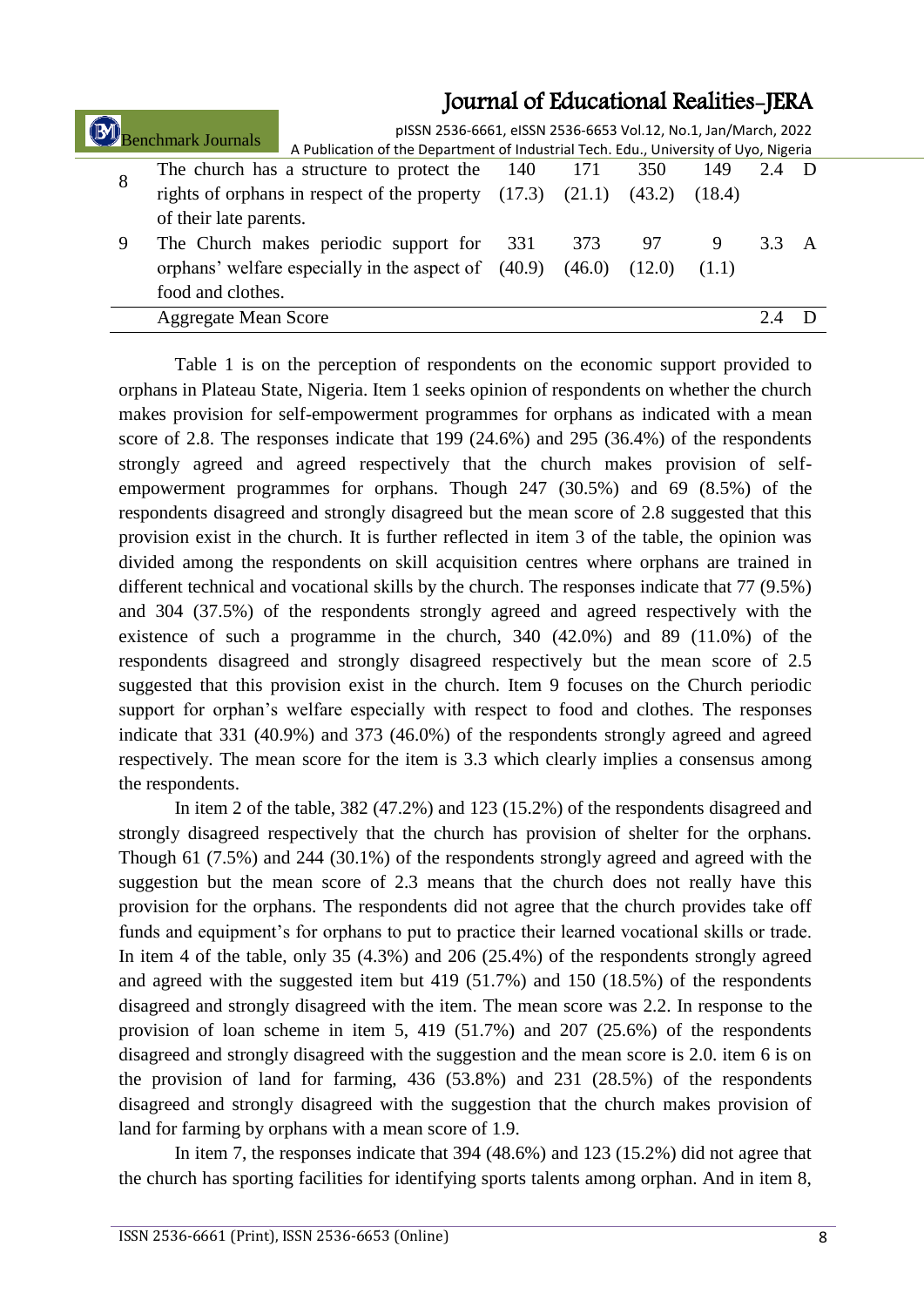# Benchmark Journals

pISSN 2536-6661, eISSN 2536-6653 Vol.12, No.1, Jan/March, 2022 A Publication of the Department of Industrial Tech. Edu., University of Uyo, Nigeria

350 (43.2%) along with 149 (18.4%) of the respondents disagreed and strongly disagreed respectively with the suggestion that the church has a structure to protect the rights of orphans in respect of the property of their late parents. With an aggregate mean score of 2.4 for the table, it could not be said that the church has some provisions for economic needs of orphans.

From the interview, 5 interviewees from the three senatorial districts were of the opinion that the church plays some major roles in economic support of orphans but neglects the aspect of provision of shelter. (Interviewee 3, 4, 5, 7 and 8) states that the church has a skill acquisition centre for orphans located at Lamingo road opposite Plateau Private School Jos teaching them different skills such as computer training, knitting, catering, hair dressing for both male and female, tailoring, making of soap and pomade headed by the COCIN Women Fellowship leader. The church organizes programmes twice annually at Vom Christian Teaching Hospital for orphans to showcase their abilities on their learnt trade and in line with that the COCIN Women Fellowship through COCIN Light Microfinance Bank which provides soft loans for orphans to start up their learnt trade (Interviewee 3 and 4). Majority of the interviewees opine that the church at congregational levels makes periodic provision for food and clothes, self-empowerment programmes like catering, hair dressing, tailoring, making of soap and pomade, for orphans. The church neglects the aspect of provision of shelter for orphans and the church has no single orphanage home (Interviewee 5, 6, 8 and 13).

**Null Hypothesis I:** There is no significant difference on the opinion of male and female respondents on the economic support provided to orphans in Church of Christ in Nations Plateau State.

| Gender                                 | N   | Mean | Std. Deviation Std. Error t-value df P-value Remarks |       |       |     |      |     |
|----------------------------------------|-----|------|------------------------------------------------------|-------|-------|-----|------|-----|
| Male                                   | 409 | 2.38 | 0.543                                                | 0.027 | 0.030 | 808 | .976 | NS. |
| Female 401 2.38                        |     |      | 0.514                                                | 0.026 |       |     |      |     |
| $(t\text{-}critical = 1.96, P > 0.05)$ |     |      |                                                      |       |       |     |      |     |

**Table 2: Two Sample t-test on Economic Provision for Orphans in the State** 

From the results in Table 2, the male and female respondents did not differ significantly in their opinions on the perception of the church members in the provision of economic necessities for their orphans. The observed t-value of 0.030 obtained at 808 degree of freedom is lower than the critical value of 1.96 indicated at the bottom of the table. The observed level of significance is  $0.976$  (P  $> 0.05$ ). With these observations, there is no sufficient evidence to reject the null hypothesis. The mean scores show that the two groups have a consensus agreement that the church has no adequate provision for the economic development of orphans in her fold within the state.

### **Findings**

From the survey work, below are the findings in this research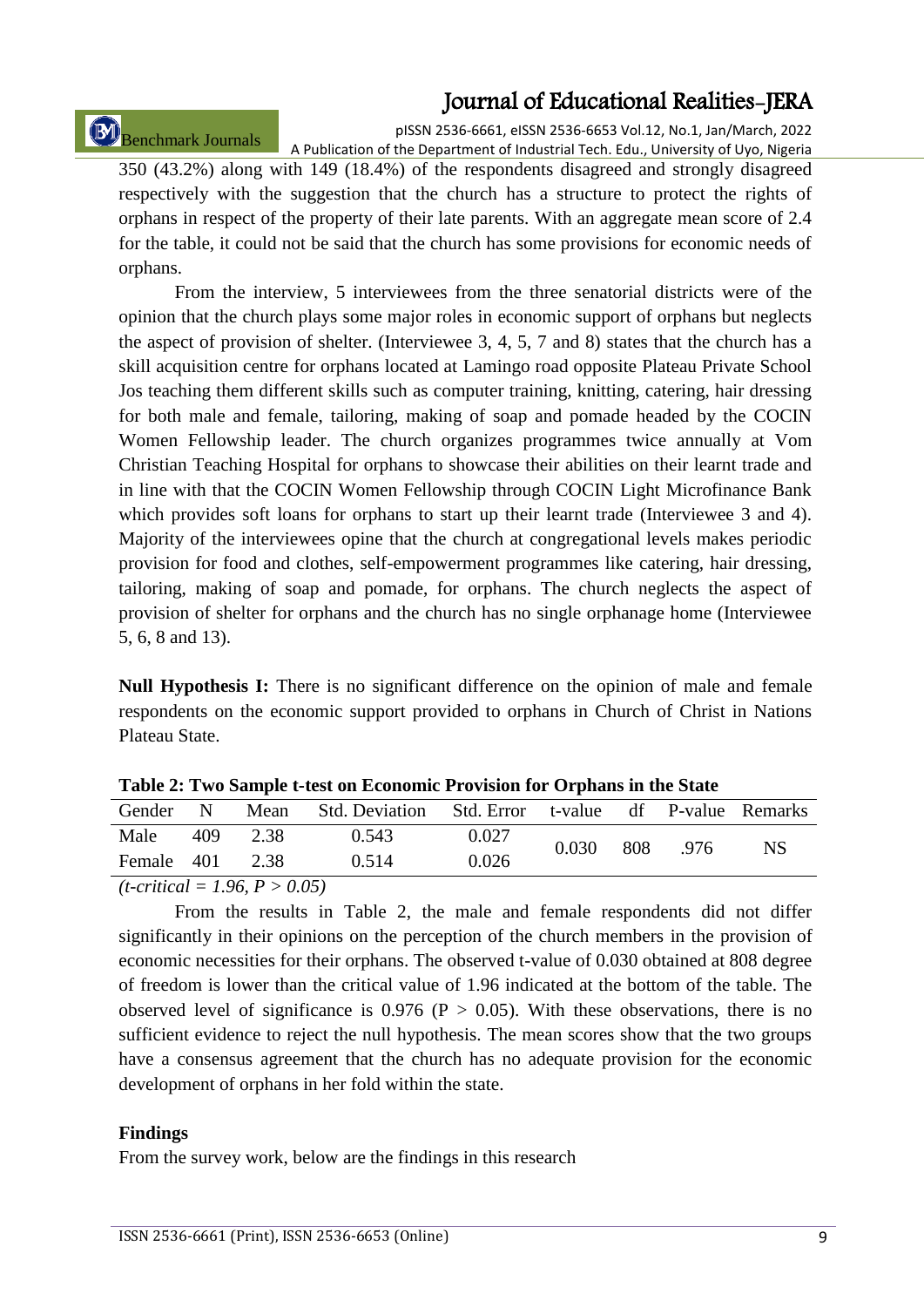Benchmark Journals

pISSN 2536-6661, eISSN 2536-6653 Vol.12, No.1, Jan/March, 2022 A Publication of the Department of Industrial Tech. Edu., University of Uyo, Nigeria

- 1. The Church does not have definite official policies in areas of economic support provided to orphans. Such as policies that ensure orphans right in respect of the properties left by their late parents and provision of orphanage home.
- 2. The church has one skill acquisition centre, periodically organizes self-empowerment programmes at congregational level and makes periodic support of food and clothes to orphans.

# **Discussion of Findings**

The findings here agrees with the report of Togom (2009), Hashim (2010) and Tagurum (2015) that orphans, especially the girls heading their households are the most vulnerable to various kinds of problems, as they are overburdened by shouldering adults' responsibilities of care giving to the siblings. They suffer from low food quantity and often others survive on rotten and thrown away food stuff and that they often engage in hazardous labour and prostitution in exchange for food. Furthermore, some of them are exposed to abuse, exploitation, food insecurity and lives in households with little or no source of income. The findings contradict the report of Onwuliri (2010) that the church through Eucare charity provides employment opportunities for the poor especially orphans.

# **Conclusion**

The study reveals that some orphans in Plateau State due to economic hardship and absence of parental care and protection are in a position that is more susceptible to abuse and exploitation. They assume responsibilities well beyond their capabilities as children, caring for themselves and younger siblings, finding food and earning money through child labour to survive. Therefore, it is incumbent upon the church, individual members and charity organizations to take up the responsibility of raising these children to help caution the exploitation, discrimination and sufferings they are subjected to by way of committing themselves to their training.

### **Recommendations**

Based on the findings of this study, the following recommendations are made:

- 1. The church should make Provision of economic assistance for orphans as its policy such that periodically, collections are made in material and cash.
- 2. Establishment of more skills acquisition centres by the church and individual male and female members where orphans will learn different vocational skills and make provision of loaning scheme and materials to put to practice their learned trade.
- 3. The church should build orphanage homes (provision of shelter) and establish sporting facilities to discover talents among the orphans and also make provision for a structure that protects the right of orphans in respect of the properties left by their late parents.

### **References**

Cancu, N. (2021). Orphan and orphanhood. [https://ihh.org.](https://ihh.org/) Retrieved on 1<sup>st</sup> February, 2022.